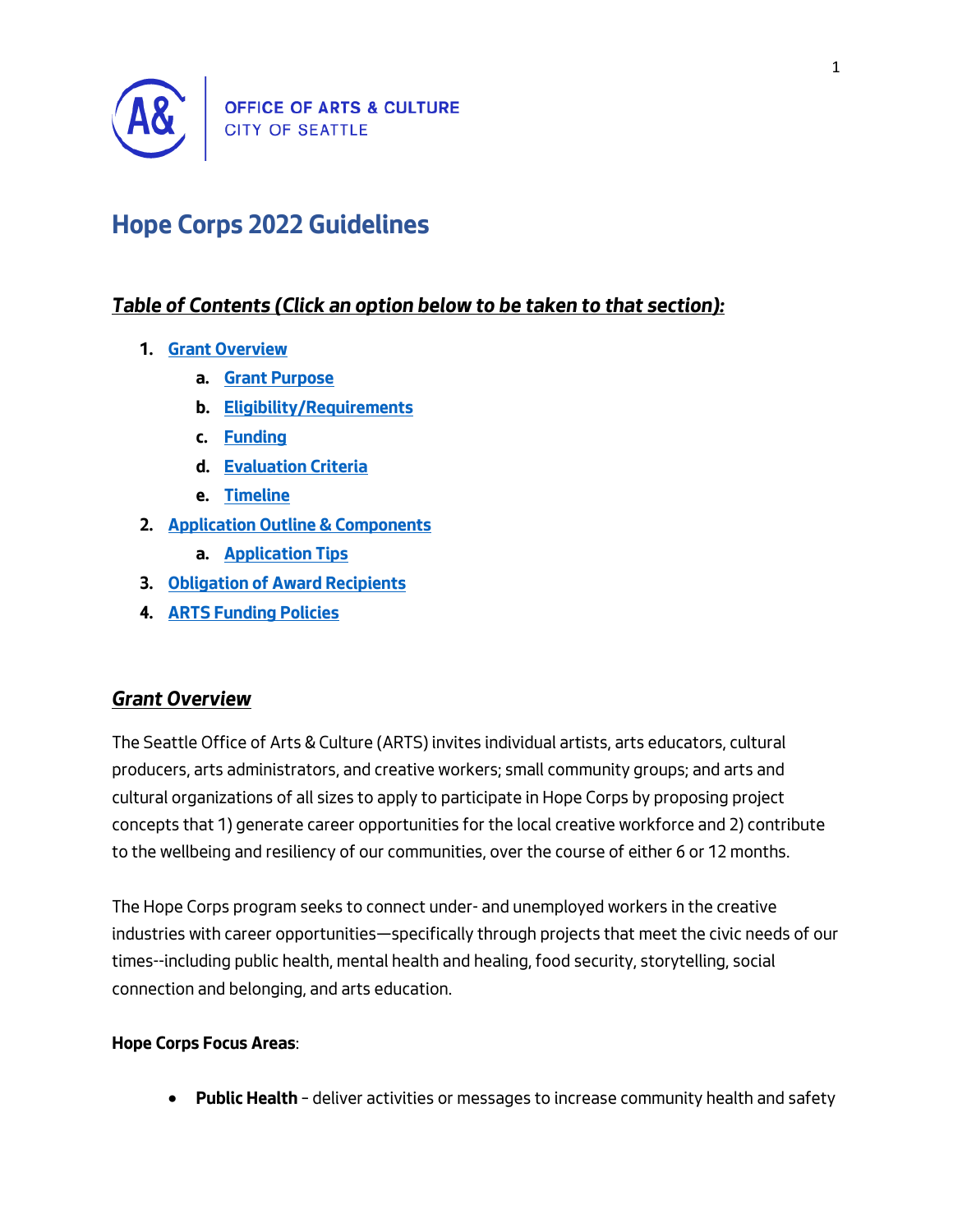- **Mental Health & Healing** *– create safe and nurturing space for dialogue, reflection, creation, and joy*
- **Food Security** *– provide nourishment for our neighbors and connect us to the earth*
- **Media, Journalism & Storytelling** *– chronicle this moment in history, amplify important messages and diverse perspectives*
- **Social Connection & Belonging** *– combat isolation, encourage community building, provide access and connection to people and resources, develop shared experiences*
- **Arts Education** *– support others to develop creative skills, imagine what's possible, and join in cultural expression*

## **Project Concept Examples***:*

*Note: You are not limited to the below project types.*

- *Artists-in-residence at schools, in business districts or neighborhoods*
- *Free performances and arts activations that engage the public*
- *Free art workshops, lessons, or presentations at community gathering places or online*
- *Community dialogue, healing circles, social practice*
- *Capturing current moment in history – audio/visual/written documentation, historical records, community narratives*
- *Creative campaigns or other outputs that address any of the six Hope Corps focus areas*
- *Sustain existing paid or unpaid creative, educational, research, and service work that supports any of the six Hope Corps focus area*

**Information:** *Contact Alex Rose, Hope Corps Project Manager, at 206-459-6517 or [alex.rose@seattle.gov.](mailto:alex.rose@seattle.gov?subject=Hope%20Corps%20inquiry)* 

| <b>Application</b>                         | <b>Opening</b>                     |
|--------------------------------------------|------------------------------------|
| Applications and support materials must be | Wednesday, April 27, 2022          |
| submitted ONLINE through Submittable,      |                                    |
| unless other arrangements are made. Follow | <b>Deadline</b>                    |
| Submittable instructions to:               | Monday, June 6, 2022, 5:00 pm (PT) |
| Register for a Submittable                 |                                    |
| applicant account                          |                                    |
| Create your applicant profile              |                                    |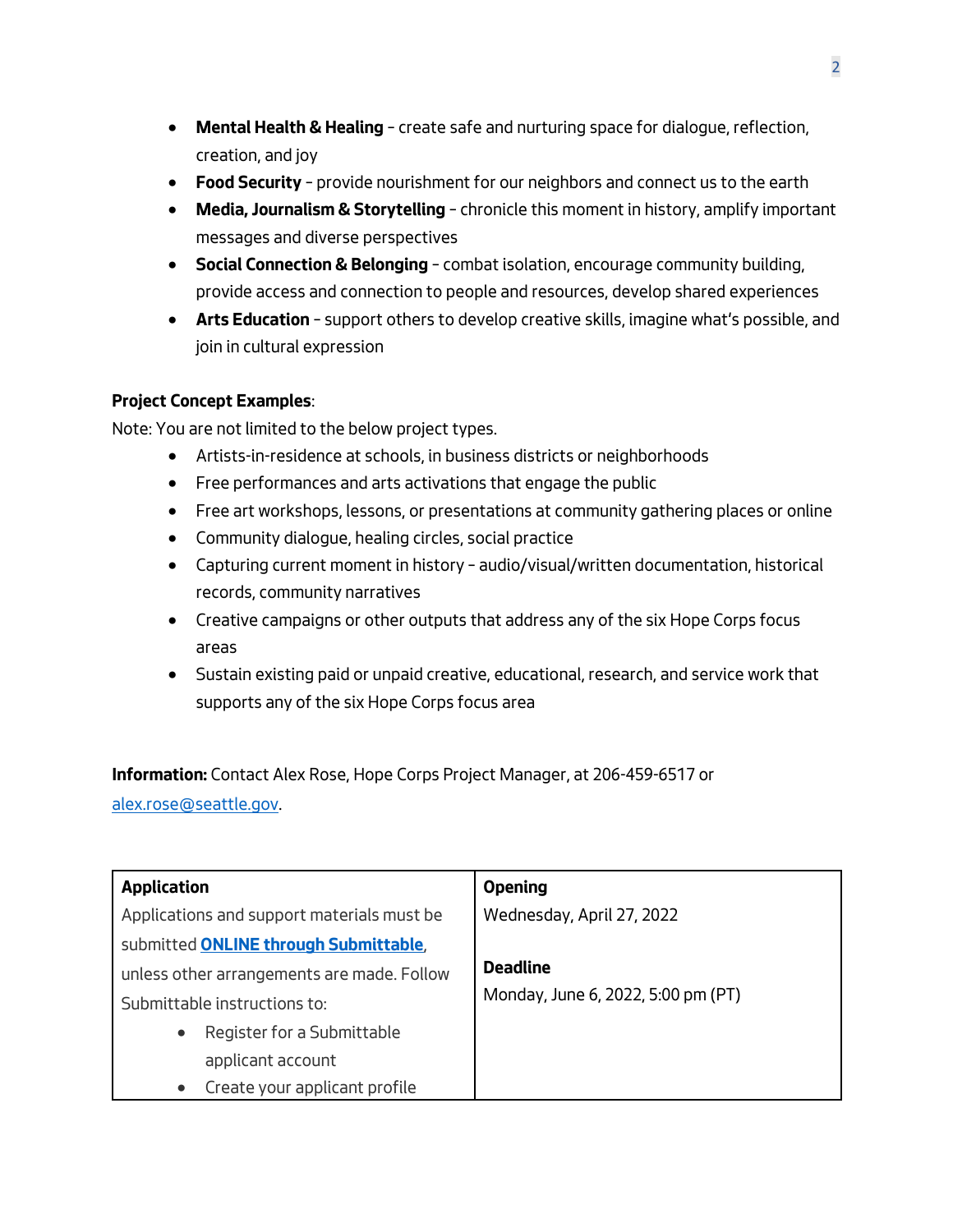| Submit applications                                                                  |                                                                               |
|--------------------------------------------------------------------------------------|-------------------------------------------------------------------------------|
| If you don't have computer or internet access,<br>contact staff as soon as possible. |                                                                               |
| <b>Information Sessions:</b>                                                         | <b>Draft Application Feedback Sessions:</b>                                   |
| Workshop 1<br>Wednesday, May 11, 2022, 1:00-2:00pm<br><b>RSVP</b>                    | <b>Draft Review 1</b><br>Friday, May 27, 2022, 11:00 am-1:00pm<br><b>RSVP</b> |
| <b>Workshop 2</b><br>Monday, May 23, 2022, 6:00-7:00pm<br><b>RSVP</b>                | <b>Draft Review 2</b><br>Tuesday, May 31, 2022, 4:00-6:00pm<br><b>RSVP</b>    |

#### *For Assistance, Contact:*

- *Application or Access: Alex Rose, Hope Corps Project Manager, at 206-459-6517 or [alex.rose@seattle.gov.](mailto:alex.rose@seattle.gov?subject=Hope%20Corps%20inquiry)*
- *Online Technical Support: Marshonne Walker [\(marshonne.walker@seattle.gov\)](mailto:marshonne.walker@seattle.gov) or Margo Robb [\(margo.robb@seattle.gov\)](mailto:margo.robb@seattle.gov)*

## <span id="page-2-0"></span>*Grant Purpose*

*Unemployment and underemployment have devastated the creative sector. Hope Corps is a work program created to provide economic and social opportunities for Seattle's extensive creative workforce. The program, somewhat inspired by the New Deal's Works Progress Administration, centers Seattle's Black, Brown, Indigenous, Asian and diaspora community and meets civic needs such as public health and food security by employing artists, cultural and creative workers whose ability to work has been disrupted due to COVID-19.*

*In addition to gaining work opportunities, Hope Corps members will benefit from being part of a Community of Practice, with regular convenings offering workshops, networking, and opportunities to share their work.*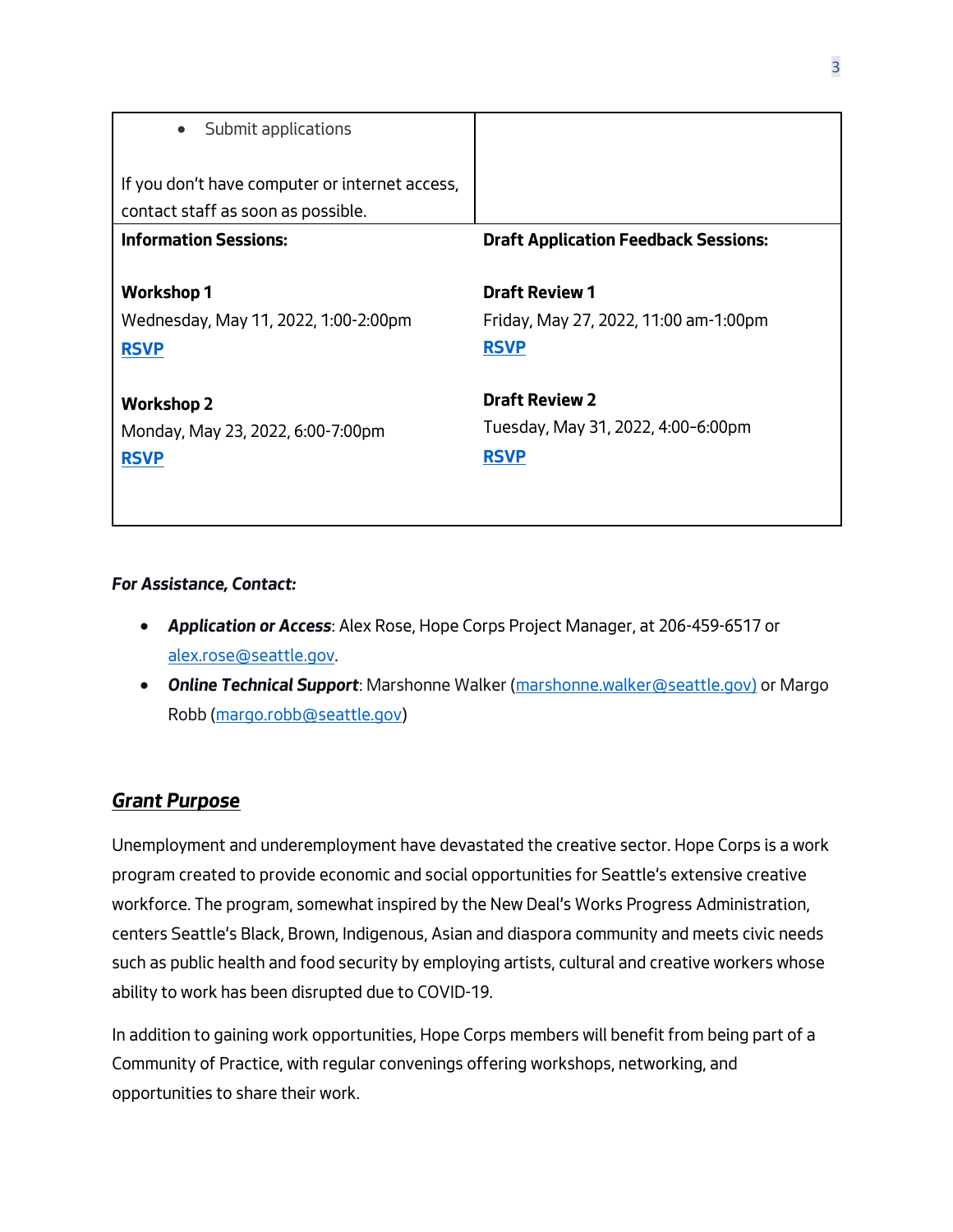## <span id="page-3-0"></span>*Eligibility/Requirements*

*The eligibility requirements for Hope Corps are as follows:*

- *King County-based adult (age 18+ by Aug 1, 2022) artists, arts educators, cultural producers, arts administrators, creative workers; small community groups; or nonprofit organizations at all stages of their development or career are eligible to apply.*
- *Projects must adhere to Public Health – [Seattle & King County safety guidelines.](https://kingcounty.gov/depts/health.aspx)*
- *Programming must take place within the city of Seattle, and be promoted and made accessible to Seattle residents, workers, and visitors.*
- *Applicants must pay regularly contributing creative workers a minimum of \$1,500 per month (the equivalent of \$30 per hour x 50 hours)*
- *Projects must be new concepts, or regularly occurring projects/work that have been reimagined or otherwise address Hope Corps goals and focus areas.*
- *Applicant cannot be disbarred, suspended, or have any other exclusions or disqualifications from receiving federal funding, resulting from violations of Federal criminal law, such as fraud, embezzlement, or tax evasion.*
- *Awarded programs will be required to follow all current Federal, State, County and City COVID-19 mandates and protocols. Currently, the City of Seattle requires that all entities contracted with the City, providing face-to-face programming, be fully vaccinated. At the time of contracting, it will be required for awardees to submit verified evidence of vaccination. More information including Attestation Forms, FAQs and info in other languages are available on the [City of Seattle COVID-19 Vaccination Requirement](https://www.seattle.gov/purchasing-and-contracting/doing-business-with-the-city/covid-19-vaccination-requirements)  [website.](https://www.seattle.gov/purchasing-and-contracting/doing-business-with-the-city/covid-19-vaccination-requirements) If you have any questions or concerns about this requirement, please reach out to Alex Rose [\(alex.rose@seattle.gov\)](mailto:alex.rose@seattle.gov?subject=Hope%20Corps%20inquiry).*

*The following are not eligible for funding:*

- *Projects that do not address one of the focus areas of this program*
- *Activities that are not allowed by public health guidelines at the time of submission*
- *Capital improvement projects*
- *Private fundraisers or events*
- *Projects that take place outside of Seattle city limits*
- *Ticketed events that do not provide an opportunity for the public to participate*

## <span id="page-3-1"></span>*Funding*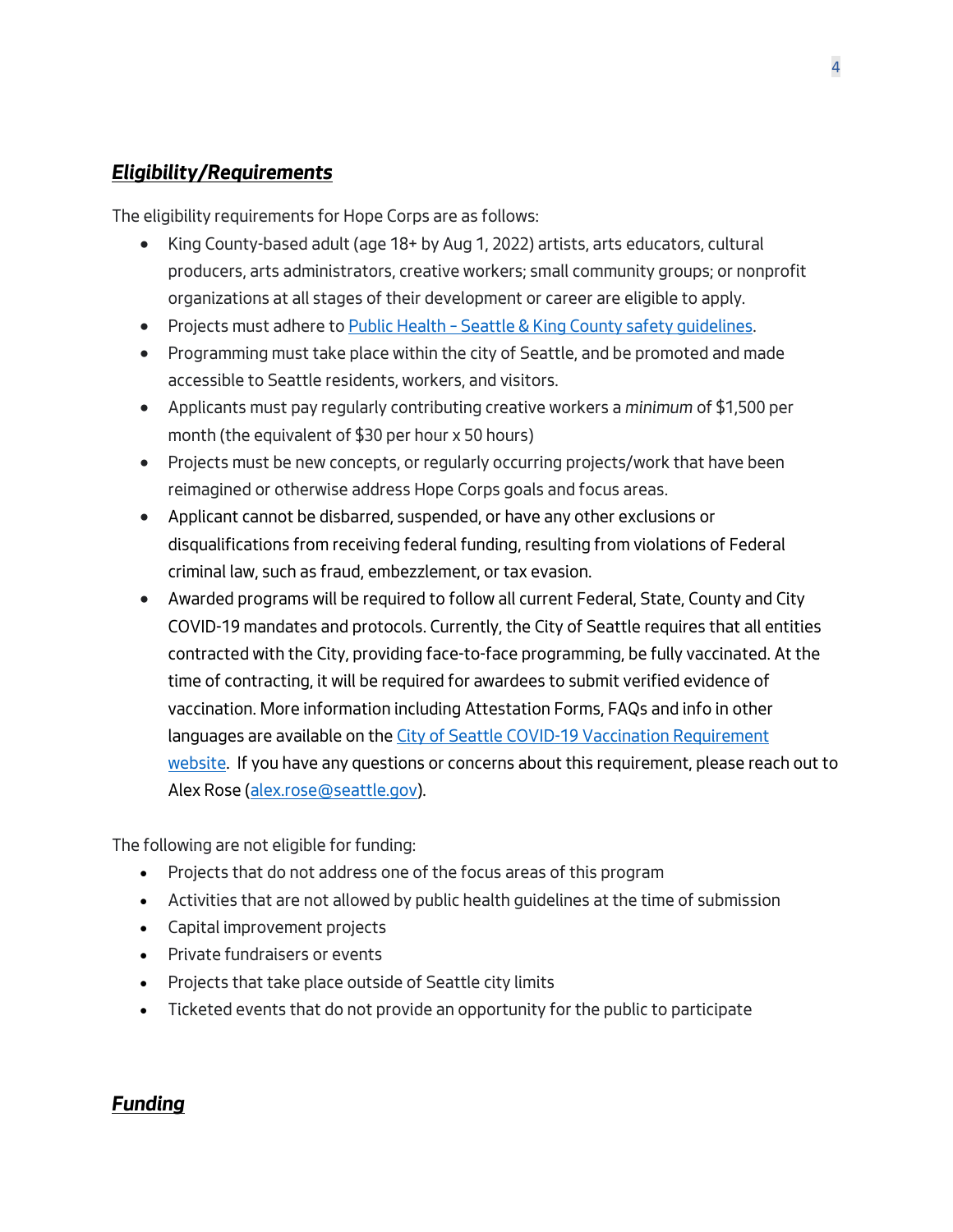*Funding amounts range from \$15,000 - \$300,000. Please use the following framework as a guide for requesting funding amounts.*

*6 month duration:*

- *\$15,000 / Individuals – employ 1 artist or creative worker over the course of 6 months*
	- o *\$12,000 in wages (approximately 15hrs/week)*
	- o *\$3,000 in discretionary budget (materials, courses/workshops/professional development, subcontracting)*
- *\$30,000-60,000 / Small Groups – employ 2-4 creative workers over the course of 6 months*
- *\$75,000-150,000 / Large Groups – employ 5-10 creative workers over the course of 6 months*

*12 month duration:*

- *\$30,000 / Individuals – employ 1 artist or creative worker over the course of 12 months*
	- o *\$24,000 in wages (approximately 15hrs/week)*
	- o *\$6,000 in discretionary budget (materials, courses/workshops/professional development, subcontracting)*
- *\$60,000-120,000 / Small Groups – employ 2-4 creative workers over the course of 12 months*
- *\$150,000-300,000 / Large Groups – employ 5-10 creative workers over the course of 12 months*

*Note: Projects must pay regularly contributing creative workers a minimum of \$1,500 per month (the equivalent of \$30 per hour x 50 hours per month)*

*Note: Any party that enters into a contract for Hope Corps assumes responsibility for local, state, and federal reporting to the IRS of related income and payments to creative workers.*

# <span id="page-4-0"></span>*Evaluation Criteria*

*The Seattle Office of Arts & Culture is committed to reflecting the diversity and cultural richness of our city in the selection of artists and artworks. Artists will be selected based on the following criteria:*

• *The degree to which the project concept generates career opportunities for the local creative workforce.*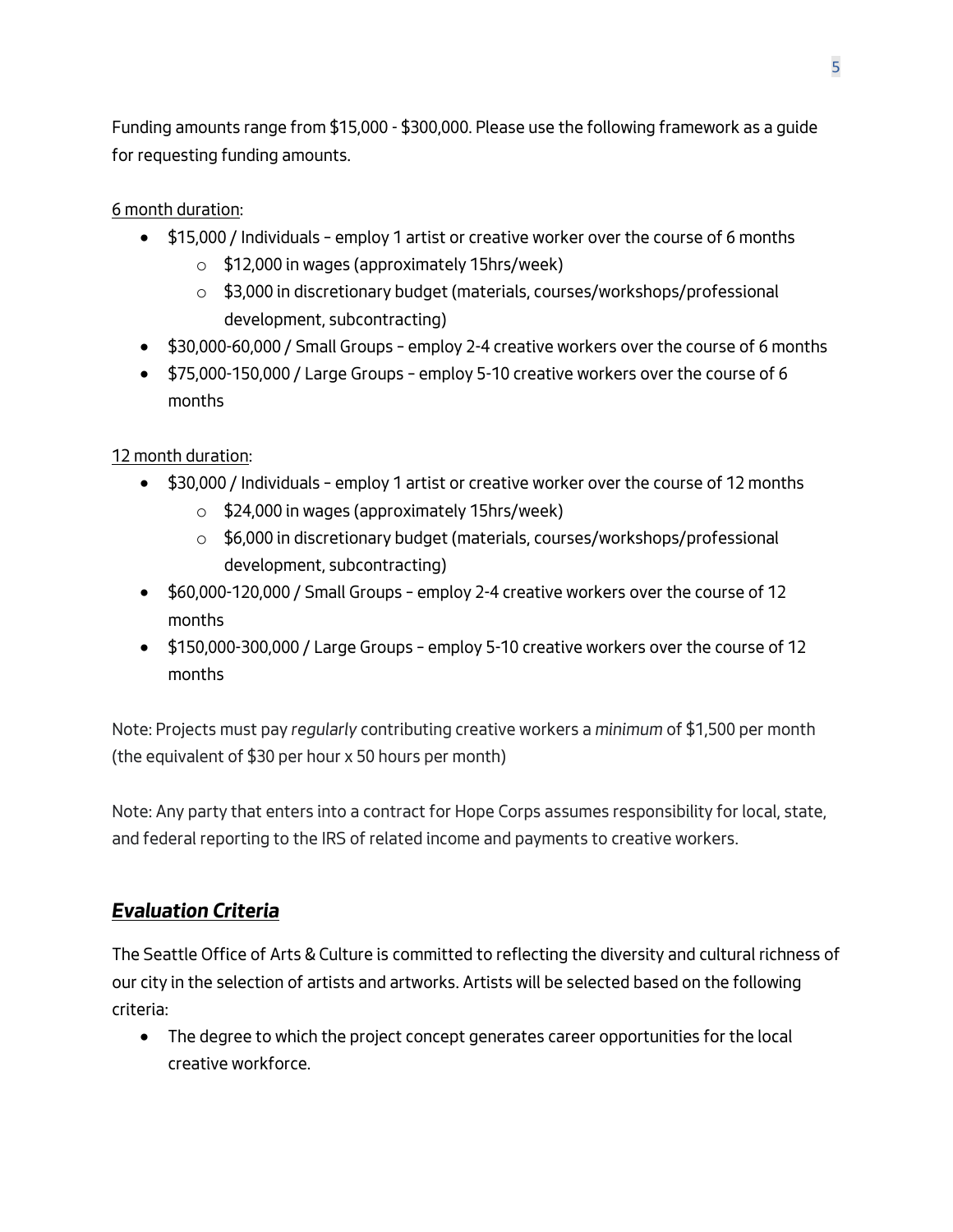- *The degree to which the project concept meaningfully addresses one or more of the six Hope Corps focus areas: public health, mental health and healing, food security, storytelling, social connection and belonging, and arts education.*
- *The degree to which the project engages with the breadth of cultures in King County and working artists/creative workers from Black, Brown, Indigenous, Asian and diaspora, immigrant, refugee, and other unserved and underserved communities.*
- *The degree to which the applicant demonstrates the experience and capacity to produce the project. If they do not have the experience or capacity to produce the project on their own, the degree to which they demonstrate capacity to collaborate and produce with support from staff, production partners, or other partners in Seattle.*
- *Strength and artistic vision of past work (artistic excellence, artistic merit)*

### *Selection Process:*

*Artists will be selected based on the strength of submitted preliminary project concept, work samples, biographical statement, and additional questions and criteria listed above by a panel that consists of artists and cultural practitioners. Selected applicants will be notified by August 31, 2022, and will work with ARTS staff to develop a final project plan.* 

## <span id="page-5-0"></span>*Timeline*

*(Timeline is subject to change)*

| June 6, 2022     | Hope Corps application closes at 5:00 pm                                                                                                                                                    |
|------------------|---------------------------------------------------------------------------------------------------------------------------------------------------------------------------------------------|
| <b>July 2022</b> | Following the deadline, an independent peer panel of artists, community<br>representatives, and event producers will review and score applications according<br>to the program eligibility. |
| August 2022      | The peer panel meets to make funding recommendations. Selected applicants then<br>receive a \$500 stipend to develop a final project plan, with support from ARTS<br>staff.                 |

*Fall 2022 Projects begin, first meeting of community of practice* 

## <span id="page-5-1"></span>*Application Outline & Components*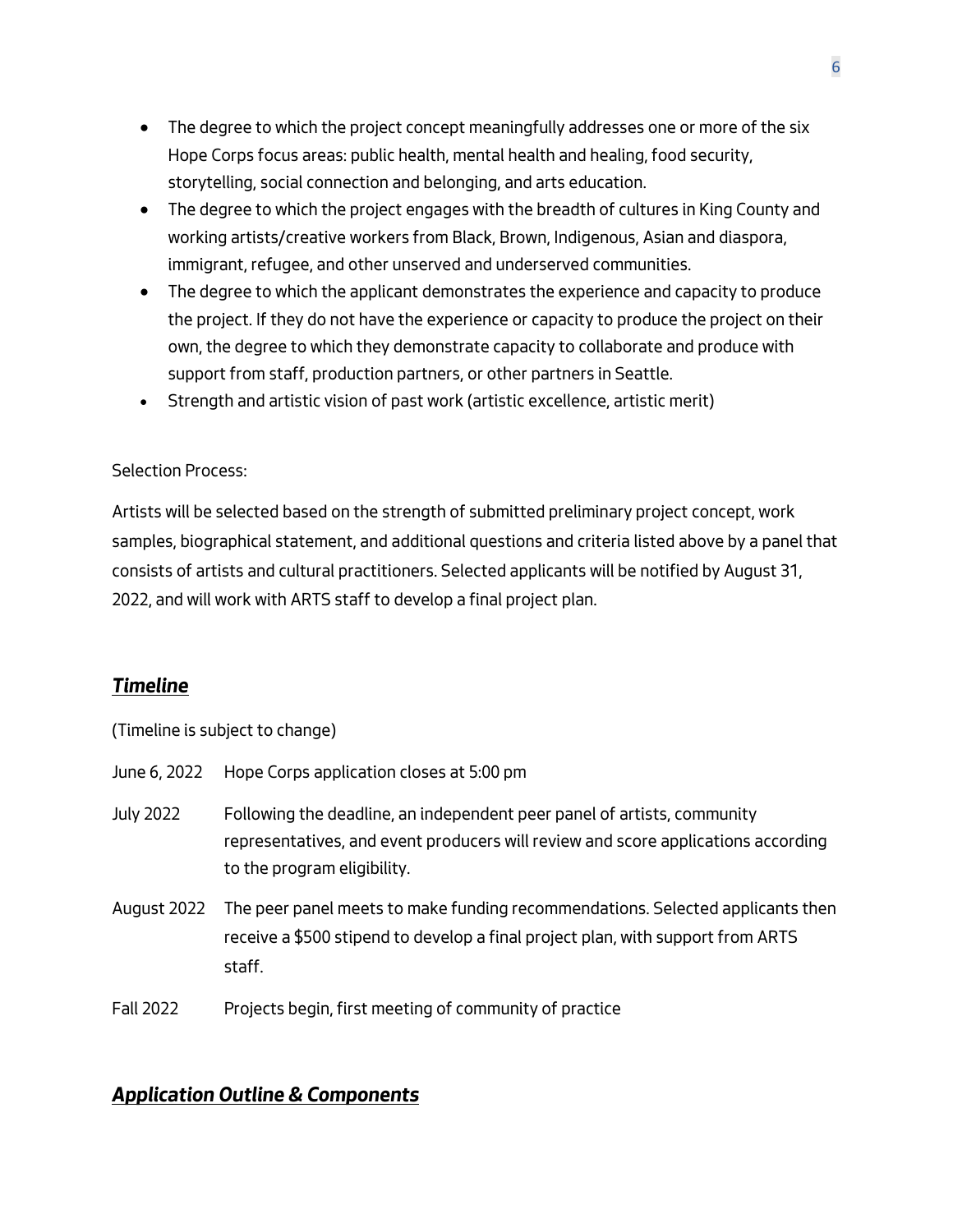- *1. Contact information and background*
- *2. Project concept*
	- *a. Project description*
	- *b. Hope Corps focus area*
	- *c. Artistic discipline*
	- *d. Number of creative workers to be employed*
	- *e. Requested grant amount and draft budget*
	- *f. Programming location, if known*
	- *g. Outstanding needs*
- *3. Work samples*
- *4. Demographic data*

## <span id="page-6-0"></span>*Application Tips*

**We're Here to Help:**

- *Questions about this opportunity? Please contact the Hope Corps Project Manager Alex Rose a[t alex.rose@seattle.gov.](mailto:alex.rose@seattle.gov?subject=Hope%20Corps%20inquiry)*
- **Attend an Online Application Workshop (optional).** *Optional virtual info sessions will be held on May 11 and 23, 2022, and a recording of the session will be available on the [Seattle](https://www.youtube.com/channel/UCHddWze9zU0aDC8q3G7LcGA)  [Office of Arts & Culture YouTube.](https://www.youtube.com/channel/UCHddWze9zU0aDC8q3G7LcGA) We highly encourage you to attend an online workshop or view the recording, especially if you are a first-time applicant. In the workshop, ARTS staff will share more information about Hope Corps and review the steps of the Submittable application process.*
- **Attend an Online Application Draft Review Session (optional).** *Optional virtual feedback sessions will be held on May 27 and 31, 2022. Discuss your draft application or project concept with ARTS staff and receive feedback.*
- **Read the guidelines***, online instructions, and, if need be, contact Submittable for any technical questions.*
- **Submit your application early** *– please do not wait until the last day, to avoid errors or technical difficulties.*
- *Questions about using Submittable? Submittable maintains an FAQ and offers step-bystep guides on their [help platform here.](https://www.submittable.com/help/submitter/) For further assistance with the Submittable online application, please contact Submittable tech support at [support@submittable.com.](mailto:support@submittable.com)*
- **Additional Opportunities** *Hope Corps is one of many ways that the Seattle Office of Arts & Culture supports individuals and organizations. [Join our mailing list](https://public.govdelivery.com/accounts/WASEATTLE/subscriber/new?qsp=WASEATTLE_62) to learn about professional development, arts funding, and creative youth program opportunities*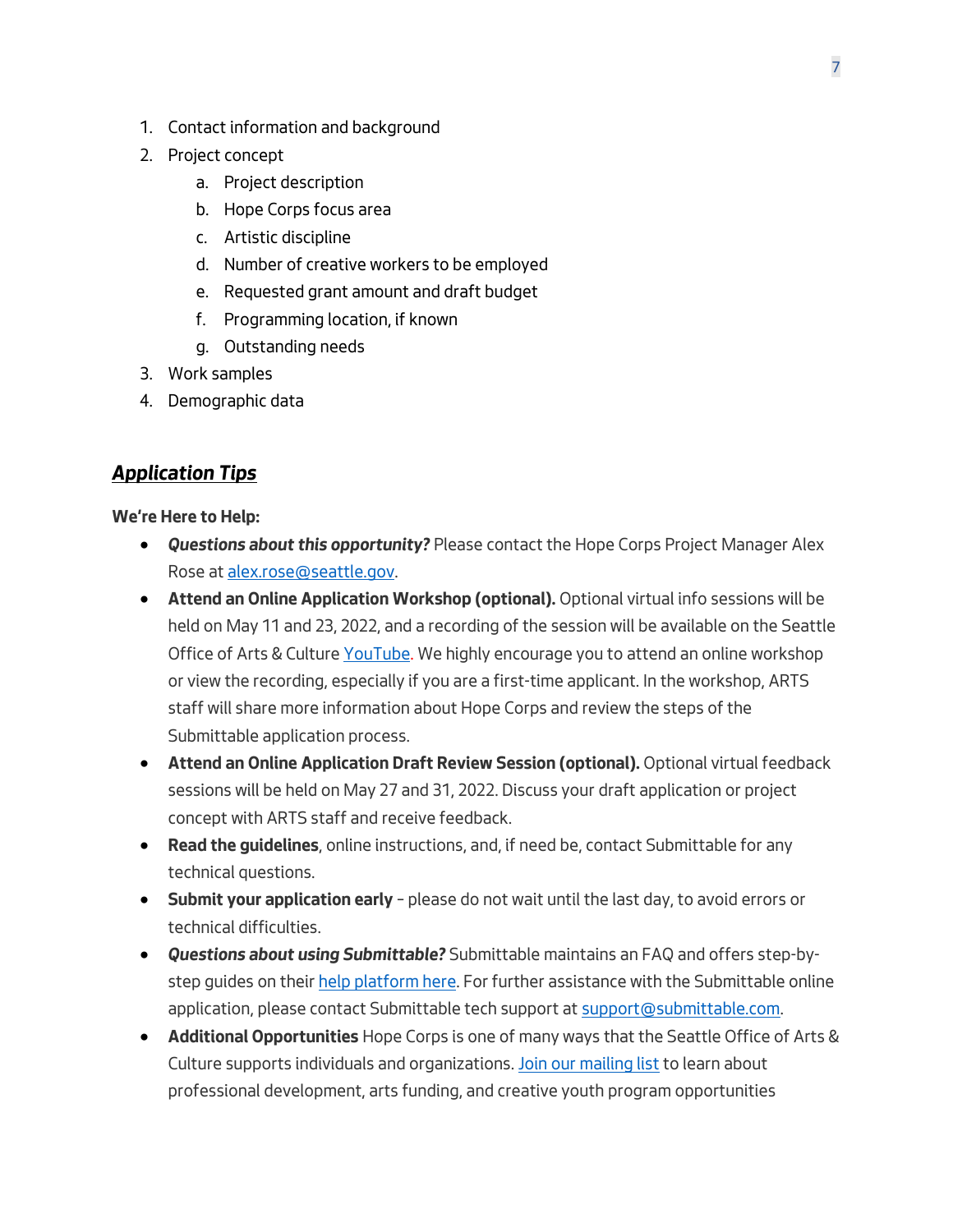## <span id="page-7-0"></span>*Obligation of Award Recipients*

*Hope Corps projects' members participate in:* 

- *Community of practice convenings (workshops, community building)*
- *Showcase opportunities*
- *Mid-point and annual assessments and evaluation activities*

*Achieve agreed upon scope of work as outlined in contract with ARTS.*

*Participate in evaluation and reporting on the Hope Corps experience.* 

## <span id="page-7-1"></span>*Arts Funding Policies*

## **Commitment to Racial Equity**

*The Seattle Office of Arts & Culture commits to an anti-racist work practice that centers the creativity and leadership of people of color - those most impacted by structural racism - to move toward systems that benefit us all. We also acknowledge that we are on Indigenous land, the traditional territories of the Coast Salish people.*

*We envision a city of people whose success, safety and health are not pre-determined by their race. A city where all artists, performers, writers and creative workers have the freedom, agency and platform to share and amplify their stories, art, cultures and experiences. At the same time, we acknowledge that our actions - both conscious and unconscious, past and present - have benefited some communities while limiting opportunities and outcomes for communities of color. We work toward our vision by addressing and working to eliminate institutional racism in our programs, policies, and practices.* 

*In alignment with the City's Race and Social Justice Initiative, we seek new solutions that use arts as a strategy to drive not only our office, but the City as a whole toward racial equity and social justice. We will continue to break barriers and build arts-integrated tools that challenge the status quo and push us toward the inclusive society we envision.* 

*If you have any questions about our commitment or would like to know more about the work we are doing, please call us at 206.684.7171 or email a[t Arts.Culture@Seattle.gov.](mailto:Arts.Culture@Seattle.gov)*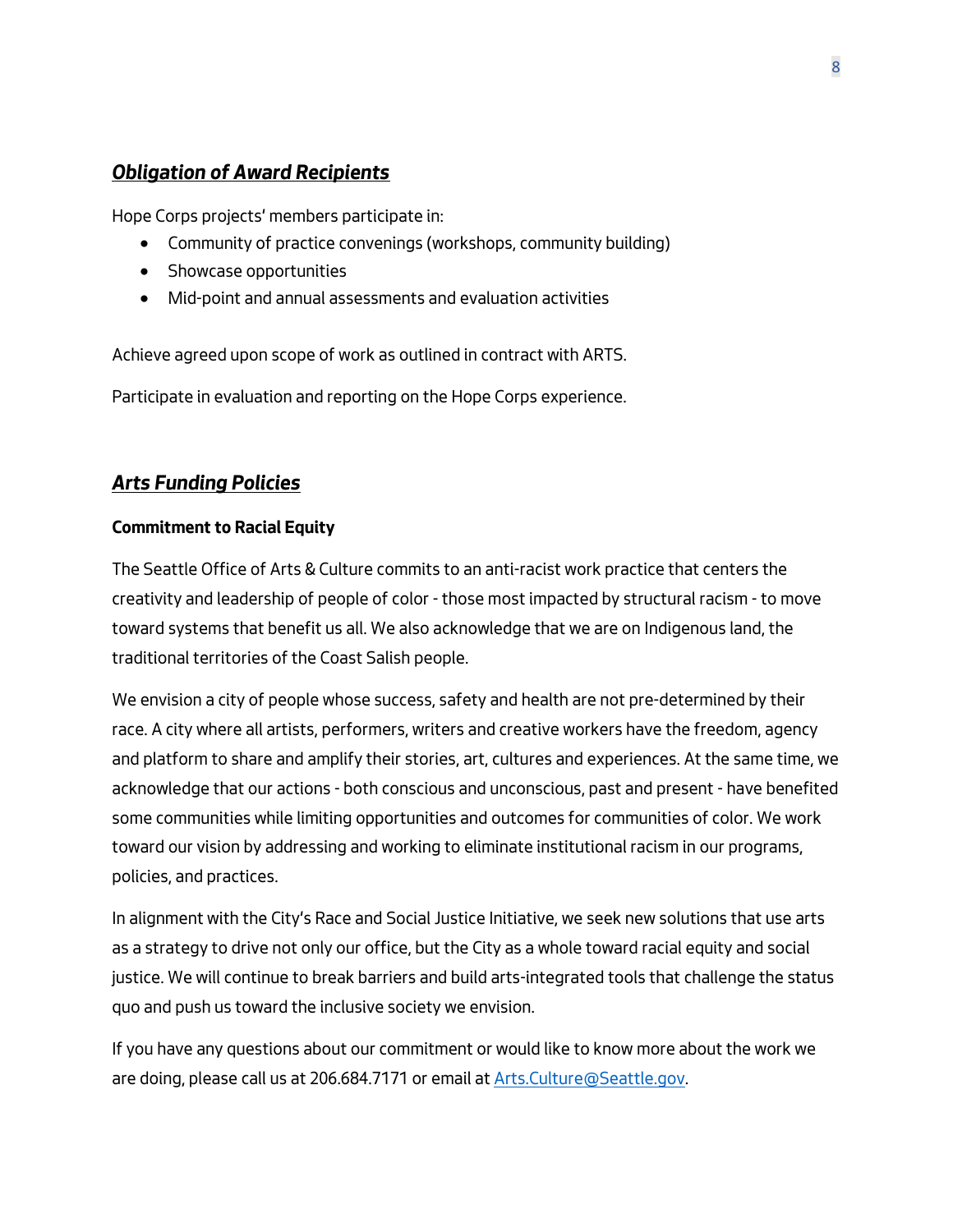### **Grant Appeal Process**

*Applicants may appeal the recommendations of the independent community review panel. Appeals must be based solely on the information included in the original application.*

### *Procedure:*

- *Applicants wishing to appeal must first contact the staff member responsible for the program to review the decision and hear a summary of the peer panel feedback.*
- *Appeals must be sent in writing to the Director of the Seattle Office of Arts & Culture within 30 days of formal notice of the Commission-approved decision.*
- *The Director shall consult with staff and/or members of the peer panel for input in making the final decision.*
- *If the Director accepts the appeal request, the applicant will be awarded a grant.*
- *A rejection by the Director is final and ends the appeal process.*
- *The Director will notify the applicant of their final decision in writing.*

#### **Application materials are public information**

*Application materials submitted to the Office of Arts & Culture become public information. Members of the public may request a copy of them with a formal request. Materials are subject to public disclosure due to the Washington State Public Disclosure Act (PDA:RCW 42.17). To request a copy of the act, contact the State of Washington Code Revisers' Office in Olympia at (360) 786- 6777.* 

#### **Discrimination is not allowed on City-funded projects**

*Applicants receiving funds from the Office of Arts & Culture must comply with Seattle Municipal Code Chapter 20.44, pertaining to prevention of discrimination in City contracts, and Chapter 5.44, pertaining to license requirements. The complete text of these City codes is available at the City Clerk's office and the Seattle Public Library.*

#### **Americans with Disabilities Act applies to City-funded projects**